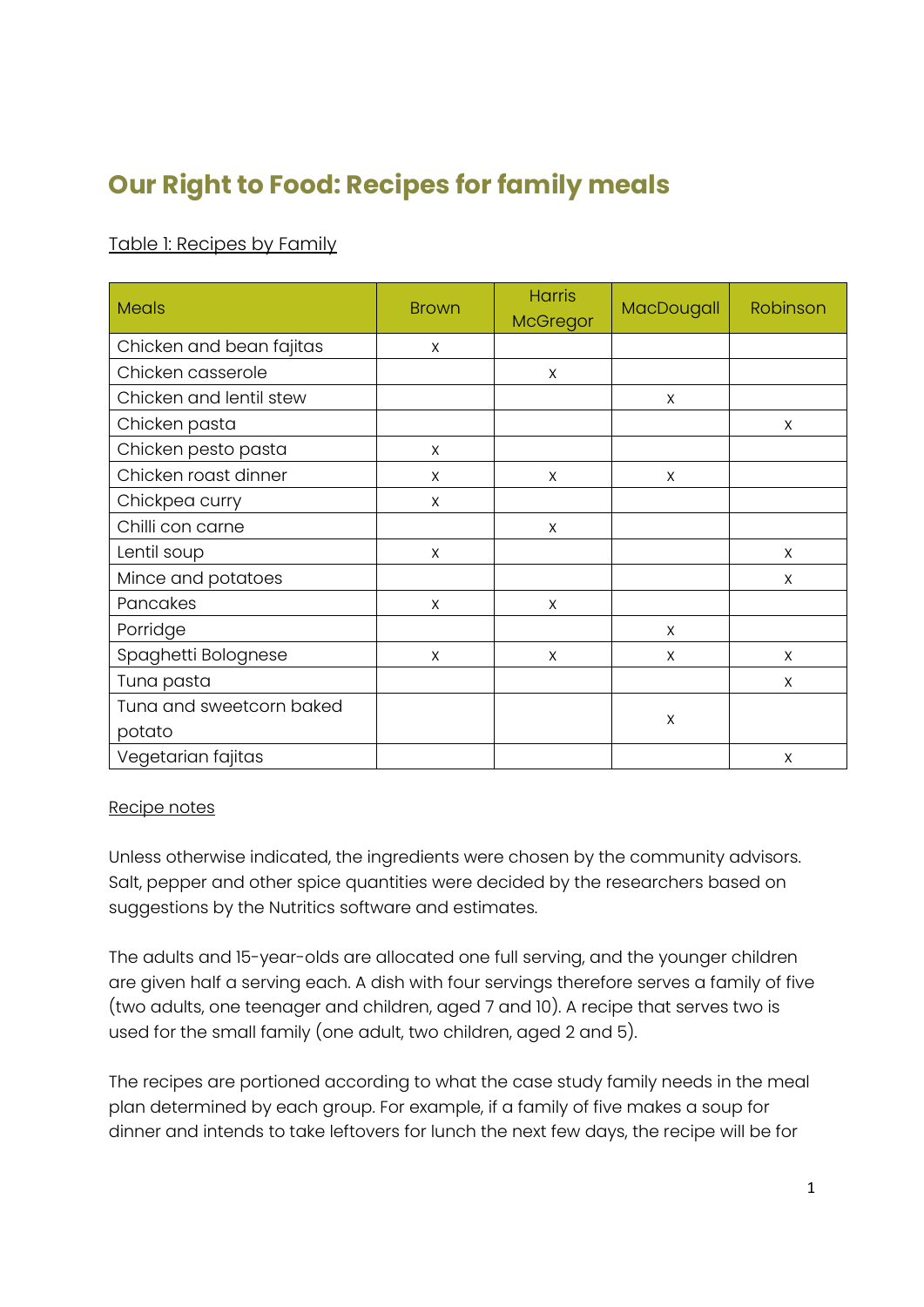eight servings rather than four. When one of the groups decided that the small family would repurpose the leftover Spaghetti Bolognese sauce as chilli the following night, the recipe is structured to serve four.

Although some meals appear in the meal plans for multiple families (e.g. Spaghetti Bolognese), ingredients often varied between groups based on their preferences and descriptions of ratios.

### Table 2: Weight Assumptions

### Vegetables:

All vegetables were assumed to weigh the same to ensure the nutritional analyses, shopping lists, and recipes matched. Two sources of weights were used, as there was no central register with this information.

- Carrot =  $67q(N)$
- Potato =  $213q(N)$
- Leek =  $89g(N)$
- $Red$  pepper =  $160q(N)$
- Onion =  $150g(N)$
- Salad tomato =  $60q(T)$
- Cherry tomato =  $15q(T)$
- Cucumber =  $360q(T)$
- (N) = average size on Nutritics
- (T) = product information from Tesco

## Meat:

- Whole roast chicken (1.3-1.5kg) assumed to have 600g cooked meat
- Chicken pieces (e.g. with pasta) = 100g per serving, based on lower end of average<sup>1</sup>

## Dairy:

- Grated cheddar cheese = 30g per serving, based on the 'Spicy chicken and bean stew with rice and cheese' recipe from the Eatwell Everyday Menus<sup>2</sup>

<sup>&</sup>lt;sup>1</sup> Food Standards Agency (2002) Food Portion Sizes, third edition, London: TSO, p 58.

<sup>2</sup> https://www.foodstandards.gov.scot/consumers/healthy-eating/eatwell/eatwell-everyday/spicy-chicken-and-bean-stew-with-riceand-cheese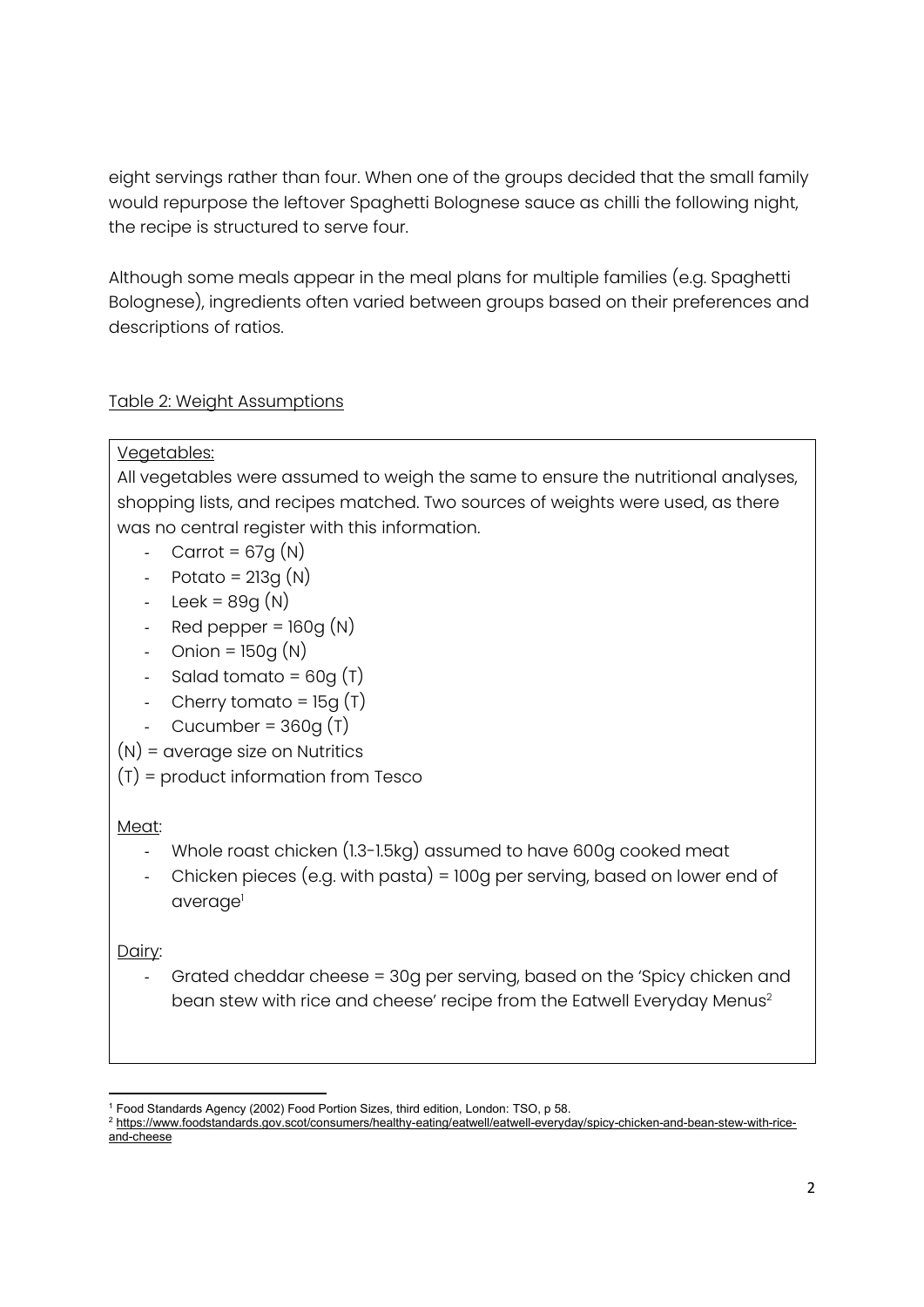#### Other:

- Sunflower oil = 1 tbsp, based on Eatwell Everyday Menus
- Rice = 60g dried rice per serving
- Pasta quantities differ between the families based on groups' advice
	- o Browns and Robinsons: 125g dried pasta per serving (500g packet used for whole family)
	- o Harris McGregors and MacDougalls: 100g dried pasta per serving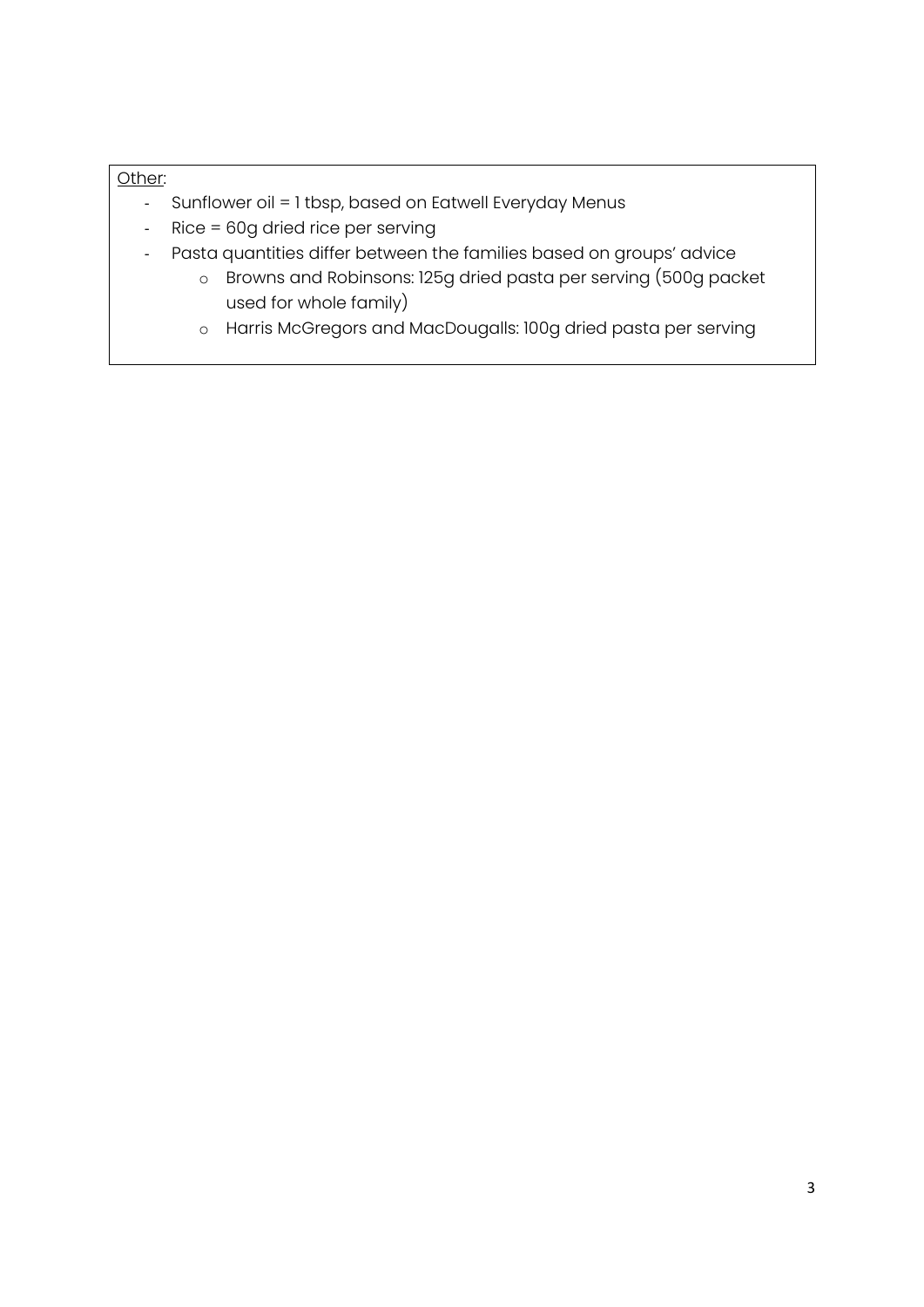# **Brown Family's Recipes**

Family includes two adults (Karen and David) and three children, aged 7, 10 and 15.

### Spaghetti Bolognese3 - Monday

Family crowd pleaser. (Serves family of 5)

### Ingredients:

- 500g 15% fat mince
- 500g jar of tomato sauce
- $\bullet$  2 onions (300g)
- $\bullet$  1 carrot (67g)
- 1 pack mushrooms (200g)
- $\bullet$  1 pepper (160g)
- 1 tbsp sunflower oil
- 1g salt
- Sprinkle pepper

Served with:

- 500g spaghetti (dried weight)
- 120g grated cheddar cheese
- Garlic bread
- Side salad (recipe below)

Side Salad4 (Serves 2 adults)

- 90g mixed salad (1 bag)
- 60g cherry tomatoes (approx. 4)
- 90g cucumber (¼ cucumber, sliced)
- 30ml salad dressing

### Chicken & Vegetable Burgers<sup>5</sup> - Tuesday

Family crowd pleaser, and each person can select the burger option and toppings that they enjoy best.

<sup>&</sup>lt;sup>3</sup> Group's recipe, including decision to start with tomato sauce, preference for vegetables, fat content and package size of beef mince. Other quantities adapted from: https://www.foodstandards.gov.scot/consumers/healthy-eating/eatwell/eatwelleveryday/spaghetti-bolognese-with-garlic-bread-and-side

<sup>4</sup> Quantities based on salad from: https://www.foodstandards.gov.scot/consumers/healthy-eating/eatwell/eatwell-everyday/spaghettibolognese-with-garlic-bread-and-side. Salad dressing quantity based on manufacturer recommendation.

 $5$  Group decided quantities and type of burgers, sauces and toppings. Assuming 2 sauces x 15g each per burger. Topping portions adapted from group discussion and recipe https://www.foodstandards.gov.scot/consumers/healthy-eating/eatwell/eatwell

everyday/ham-salad-roll-with-grapes-and-a-banana. Family has cherry tomatoes in the shopping basket rather than salad tomatoes, so will use those here.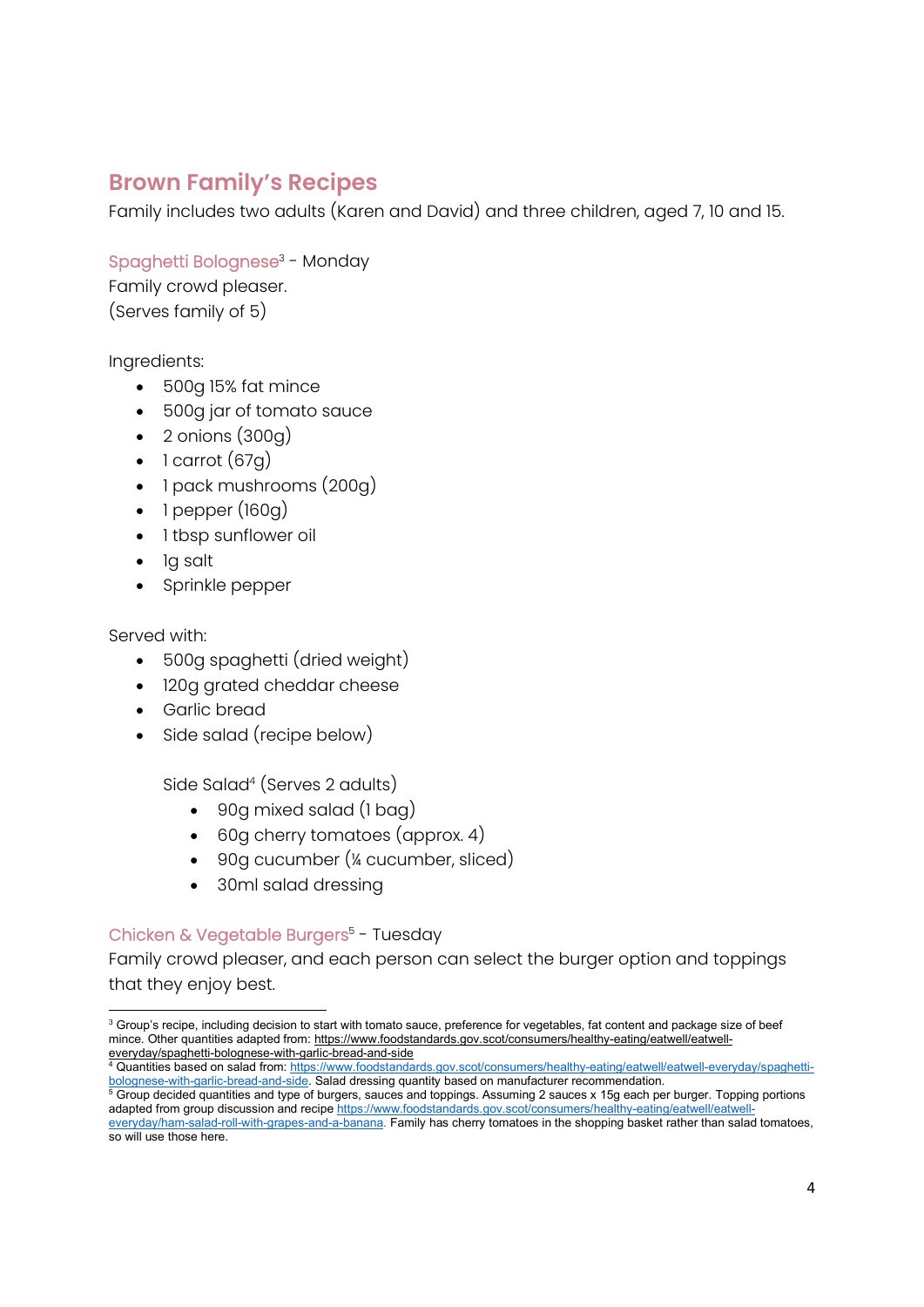(Serves family of 5)

Ingredients:

- 3 vegetable patties (from frozen)
- 2 chicken patties (from frozen)
- 60g lettuce (approx. 1/3 bag)
- 120g cherry tomato (approx. 8, sliced)
- 180g cucumber (approx. ½ whole, sliced)
- 45ml mayonnaise
- 75g ketchup
- 30ml burger sauce
- 5 burger rolls

Served with:

- Oven chips (165g per serving)
- Coleslaw (50g per serving)

Chicken Pesto Pasta<sup>6</sup> - Wednesday

Family crowd pleaser. (Serves family of 5)

Ingredients:

- 400g diced chicken
- I tbsp sunflower oil
- $\bullet$  1 jar pesto (190g)

Served with:

- 500g pasta
- 120g grated cheddar cheese

Chickpea Curry<sup>7</sup> - Thursday Family crowd pleaser.

(Serves family of 5, with leftovers)

Ingredients:

• 3 x 400q tins chickpeas

 $^6$  Group's recipe and quantities. Assuming 100g chicken per serving with pasta.

 $^7$  Group's recipe with additional ingredients and quantities adapted from: <u>https://www.bbcgoodfood.com/recipes/vegan-chickpea-</u> curry-jacket-potato. Assuming 220g per serving, medium average portion.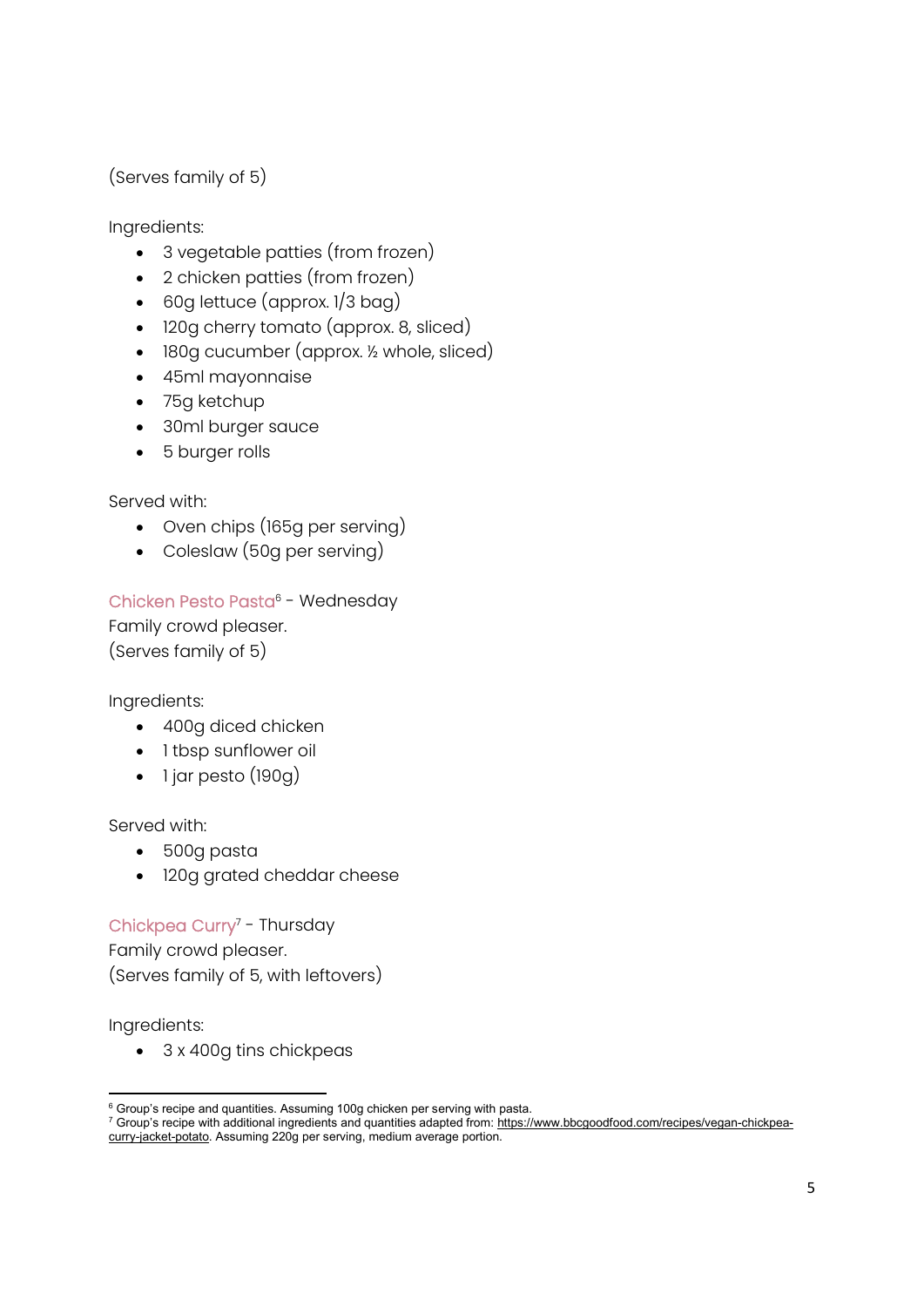- 2 x 400g tins chopped tomato
- $\bullet$  3 carrots (200g)
- $\bullet$  2 onions  $(300g)$
- 3 cloves garlic
- 1 tbsp sunflower oil
- 20g ginger
- 5g ground coriander
- 5g ground turmeric
- 5g chilli powder
- 5g ground cumin
- Ig salt

Served with:

60g rice per serving

### Chicken and Bean Fajitas<sup>8</sup> - Friday

Family crowd pleaser, and each person can select the toppings that they enjoy best. (Serves family of 5)

Ingredients:

- 250g diced chicken
- 1 tbsp sunflower oil
- 30g fajita spice pack
- 1 tin refried beans (435g)

- 8 tortilla wraps
- 120g grated cheddar cheese
- 4 salad tomatoes (240g)
- 60g lettuce (approx. 1/3 bag)
- 1 pot sour cream (150g)
- 1 pot guacamole (163g)
- $\bullet$  1 pot salsa (200g)

<sup>&</sup>lt;sup>8</sup> Group's recipe with quantities based on BNF guide and adapted from: https://www.foodstandards.gov.scot/consumers/healthyeating/eatwell/eatwell-everyday/tortilla-wraps-with-sour-cream-and-guacamole. Assuming 50g per adult serving (lower end of the average portion), with 50g extra to reflect group's preference to use the end of a packet (purchased 650g for the week). Assuming full tin of beans used, though expecting some waste.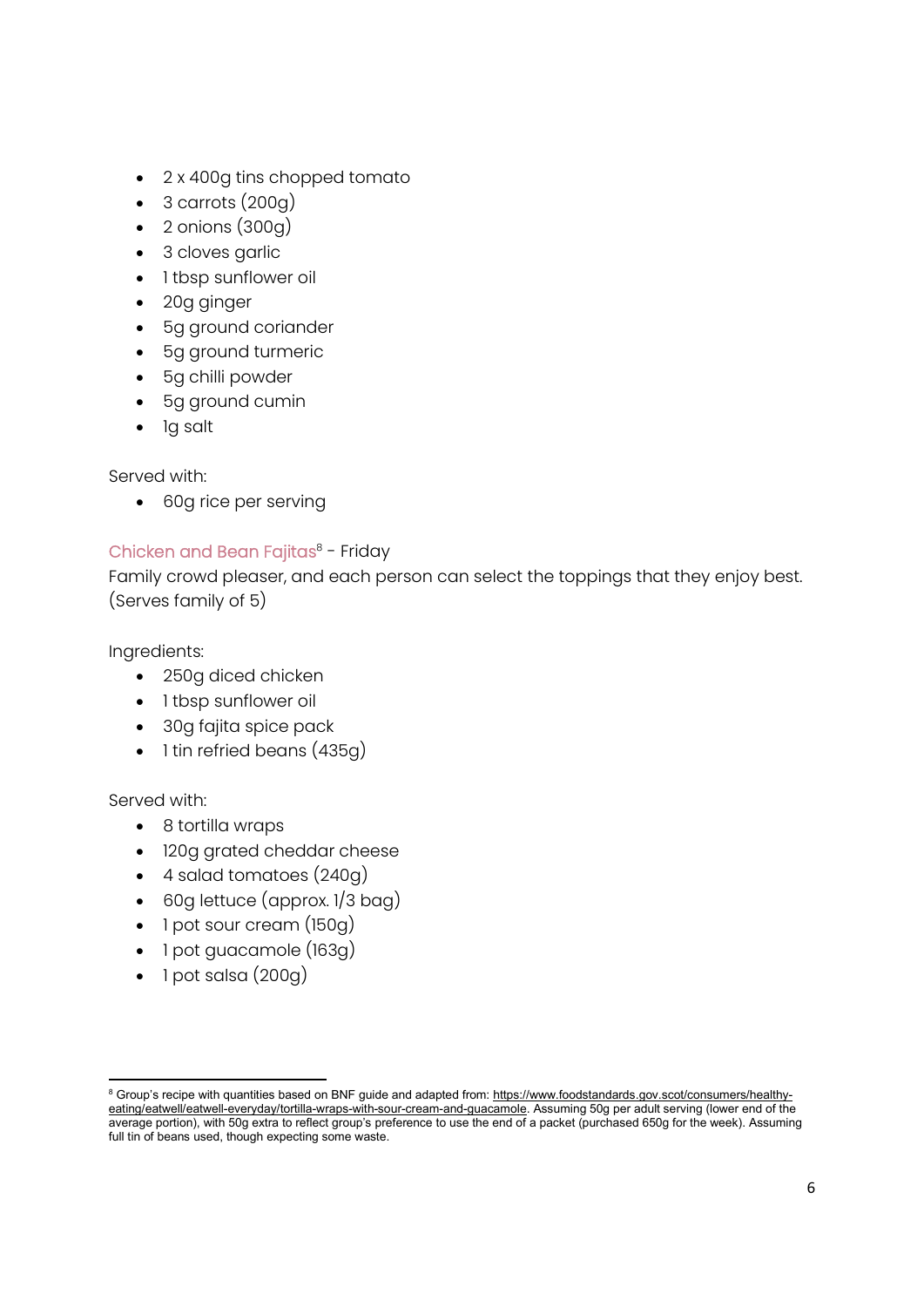### Pancakes<sup>9</sup>

A special breakfast on the weekend. Each person can choose their favourite toppings, and pancakes can be made as people get up and ready to leave in the morning. (Serves family of 5)

Ingredients:

- 337g self-raising flour
- 37g caster sugar
- 60g butter, melted
- 2 medium eggs
- 375ml milk
- 3 tsp vegetable oil

#### Served with:

- Jam or chocolate spread
- Fresh strawberries and banana

### Lentil Soup<sup>10</sup> - Saturday lunch

Homemade soup can be made in a slow cooker while family is out on Saturday morning at children's activities. Provides a simply but hearty lunch when they return. (Serves family of 5, with leftovers)

Ingredients:

- $\bullet$  2 carrots (134g)
- $\bullet$  2 leeks (178g)
- $\bullet$  2 potatoes (426g)
- I tbsp sunflower oil
- 170g red lentils
- 2 stock cubes
- Sprinkle pepper

Served with:

Filled rolls or small sandwiches

<sup>&</sup>lt;sup>9</sup> Recipe and quantities from https://realfood.tesco.com/recipes/scotch-pancakes.html. Assuming 14 pancakes, split between family members.

<sup>&</sup>lt;sup>10</sup> Group's recipe with quantities loosely adapted from https://www.bbcgoodfood.com/recipes/red-lentil-carrot-soup. Assuming 220g per serving, medium average portion. Smaller portions assumed as eaten with sandwiches and as leftovers for lunch.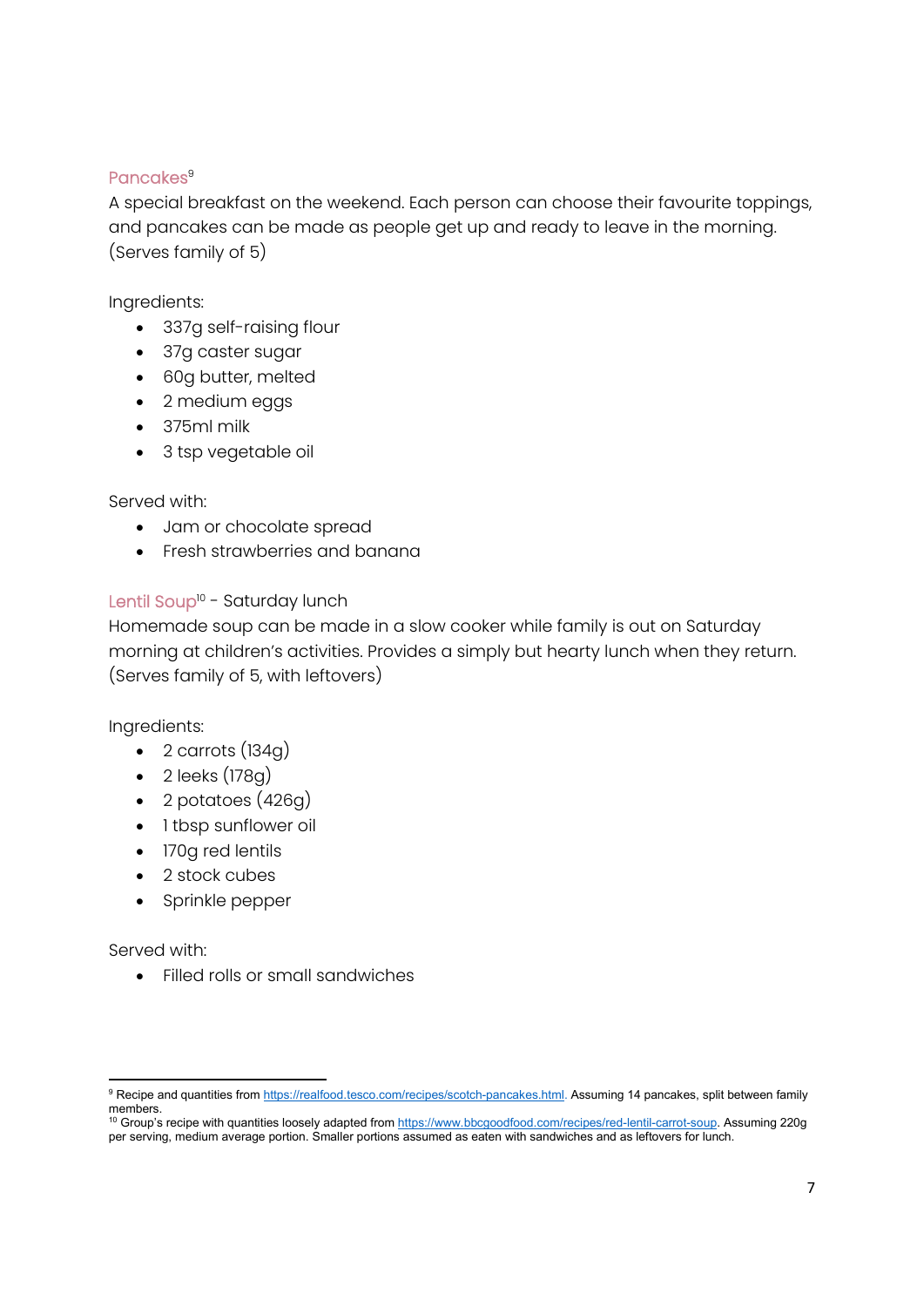### Chicken Roast Dinner<sup>11</sup> - Sunday lunch

Family crowd pleaser.

(Serves family of 5)

Ingredients:

- 1 whole chicken (1.3-1.5kg, approx. 600g cooked meat)
- 25g butter
- 1g salt
- 5 servings gravy

- $-5$  carrots  $(335q)$
- 800g roast potatoes (200g per serving, from frozen)
- 300g broccoli (from frozen)
- 6 Yorkshire puddings (from frozen, average 30g each)

<sup>&</sup>lt;sup>11</sup> Group's recipe and quantities adapted from: https://www.bbcgoodfood.com/recipes/classic-roast-chicken-gravy. Roast potato portion based on BNF guidance of 200g per person. Approximately 80g broccoli and 80g carrots per serving.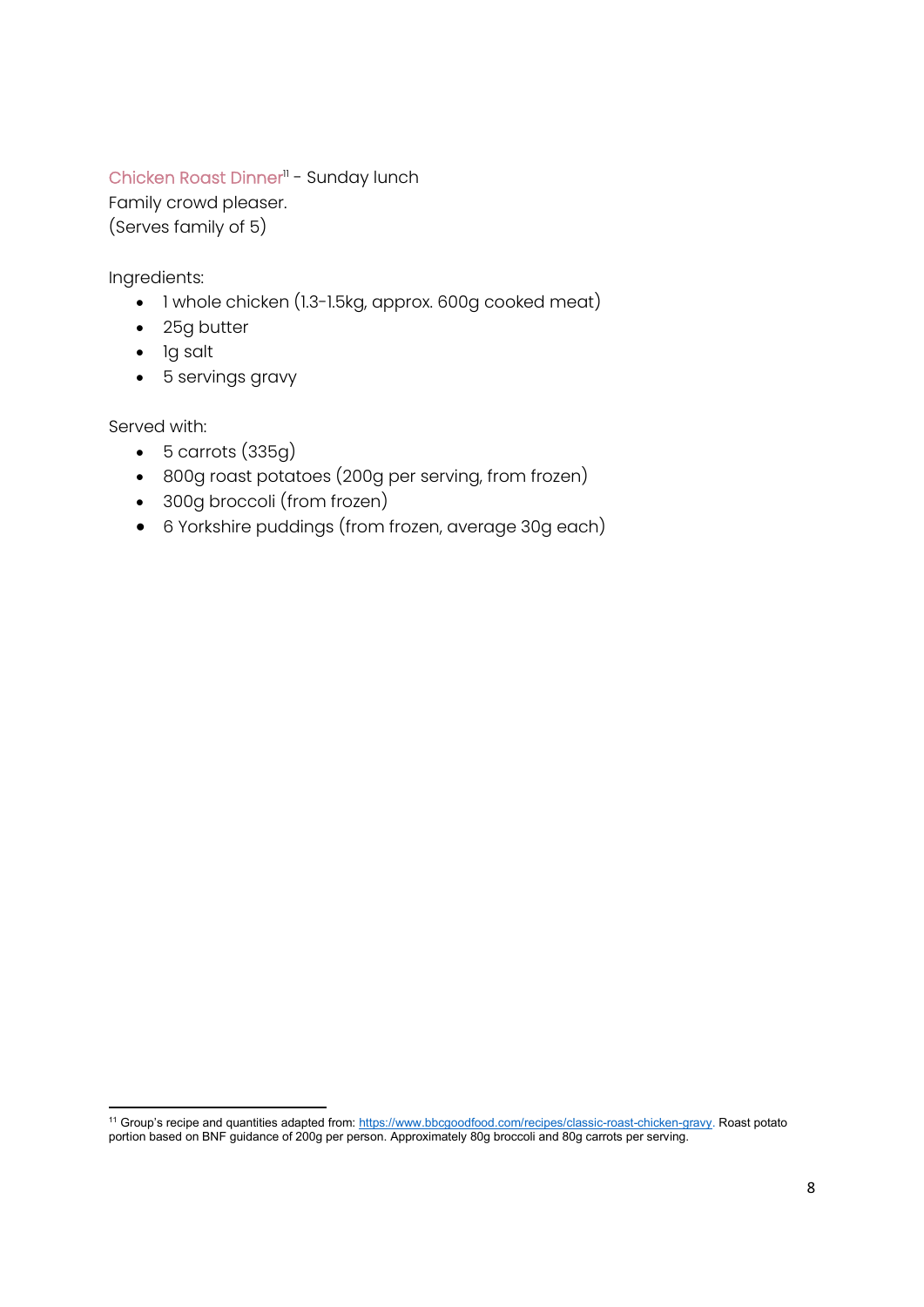# **Harris McGregor Family's Recipes**

Family includes one adult (Nora) and two children, aged 2 and 5.

### Chicken Casserole<sup>12</sup> - Monday

Nora repurposes some of the leftover chicken from the Sunday roast into this casserole, which everyone in the family enjoys. (Serves family of 3)

Ingredients:

- $\bullet$  1 carrot (67g)
- $\bullet$  1 onion (150g)
- 1 tbsp sunflower oil
- 100g peas
- 340g chicken
- 200g potatoes
- 20g gravy granules

## Spaghetti Bolognese<sup>13</sup> - Thursday

Family crowd pleaser, and Nora repurposes half of the recipe as Chilli con Carne the following night by adding beans and serving with rice.

(Serves family of 3, twice)

Ingredients:

- 500g 15% fat mince
- 500g jar of tomato sauce
- $\bullet$  1 onion (150g)
- $\bullet$  1 carrot (67g)
- $\bullet$  1 pepper (160g)
- 200g mushrooms
- 1 tbsp olive oil
- Ig salt
- Sprinkle black pepper

<sup>&</sup>lt;sup>12</sup> Group's recipe with additional ingredients and quantities adapted from: https://www.foodstandards.gov.scot/consumers/healthyeating/eatwell/eatwell-everyday/spicy-chicken-and-bean-stew-with-rice-and-cheese and

https://www.bbcgoodfood.com/recipes/easy-slow-cooker-chicken-casserole. Potatoes based on average portion 200-220g per person and ratio with other veg.

<sup>&</sup>lt;sup>13</sup> Group's recipe, including preference for vegetables, fat content and package size of beef mince. Other quantities adapted from: https://www.foodstandards.gov.scot/consumers/healthy-eating/eatwell/eatwell-everyday/spaghetti-bolognese-with-garlic-bread-andside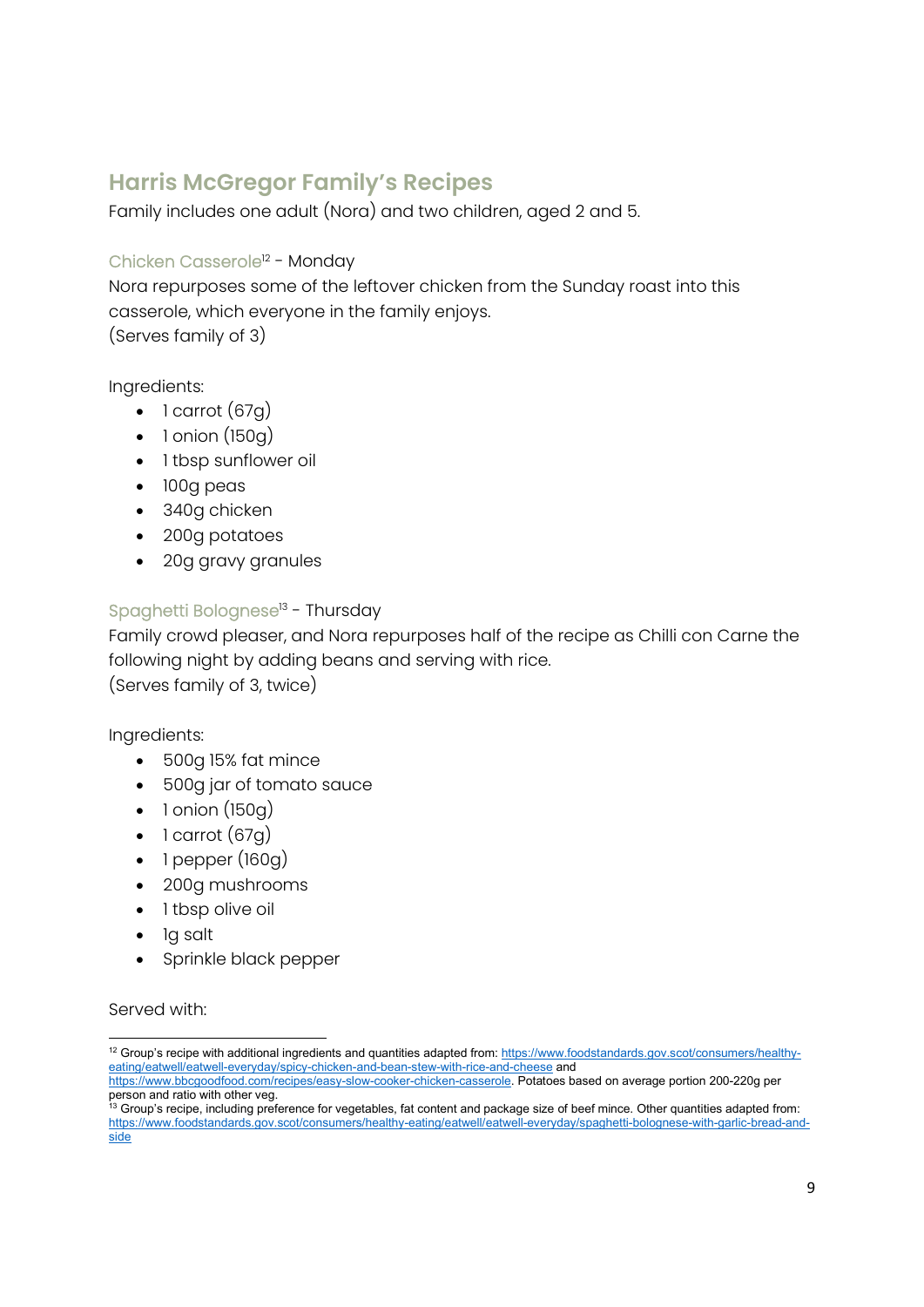- 200g spaghetti
- 60g grated cheddar cheese
- Garlic bread

# Chilli con carne<sup>14</sup> - Friday

Sauce is repurposed from Spaghetti Bolognese, so this meal comes together quickly with the addition of the beans. Nora only needs to reheat the sauce and make the rice.

(Serves adult and 2 young children)

Ingredients:

- Leftover Spaghetti Bolognese (2 portions)
- ½ tin kidney beans (120g drained weight)

Served with:

- 130g rice (dried weight)
- 60g grated cheddar cheese

Pancakes<sup>15</sup> - Saturday A special breakfast on the weekend. (Serves family of 3)

Ingredients:

- 112g self-raising flour
- 12g caster sugar
- 20g butter, melted
- 1 medium egg
- 125ml milk
- 1 tbsp sunflower oil

Served with:

Jam (30g per serving)

<sup>&</sup>lt;sup>14</sup> Group's recipe for spaghetti bolognese with added beans. Quantities adapted from a 'spicy chicken and bean stew with rice and cheese' recipe from the Eatwell Everyday Menus https://www.foodstandards.gov.scot/consumers/healthy-eating/eatwell/eatwelleveryday/spicy-chicken-and-bean-stew-with-rice-and-cheese

<sup>&</sup>lt;sup>15</sup> Recipe and quantities from: https://realfood.tesco.com/recipes/scotch-pancakes.html. Makes 6 pancakes.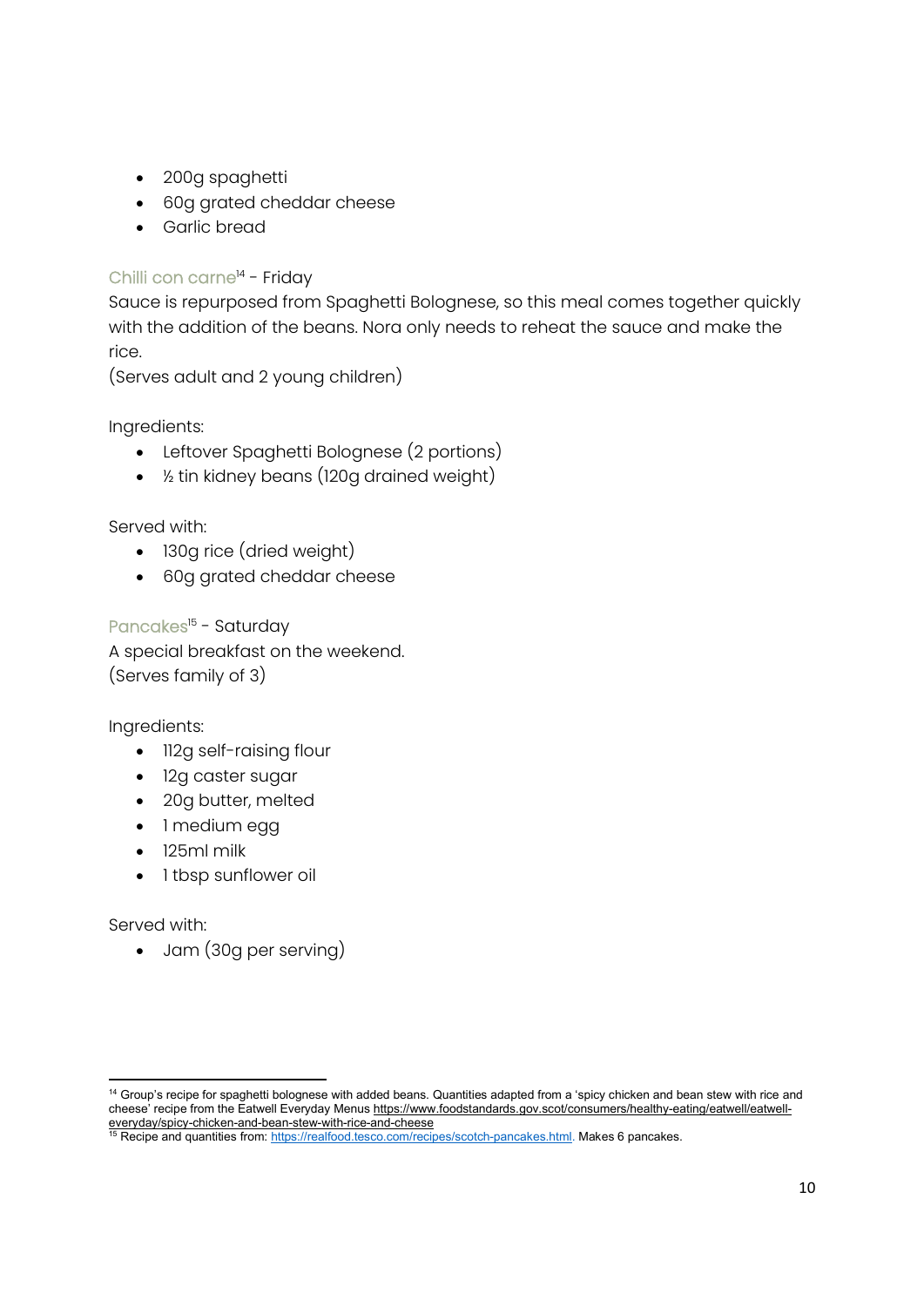### Chicken Roast Dinner<sup>16</sup> - Sunday lunch

Family crowd pleaser. Nora will use some of the leftover chicken in cold sandwiches on Sunday evening and the remaining in a casserole on Monday night. (Serves family of 3, with leftover chicken)

Ingredients:

- 1 whole chicken (approx. 1.3-1.5kg)
- 25g butter
- 1g salt
- 2 servings gravy

- Roast potatoes (200g per serving, from frozen)
- Mixed veg (160g per serving, from frozen, e.g. carrot, cauliflower, peas, broccoli)

<sup>&</sup>lt;sup>16</sup> Group's recipe with quantities and additional ingredients from: https://www.bbcgoodfood.com/recipes/classic-roast-chicken-gravy. Assuming approximately 600g cooked meat - 200g eaten with roast dinner, 340g for casserole and remainder for cold sandwiches in evening. Group suggested that Nora would be likely to make an effort to clean the cooked meat off the chicken, as she is using the meat for multiple meals. 200g roast potato per person based on BNF guidance.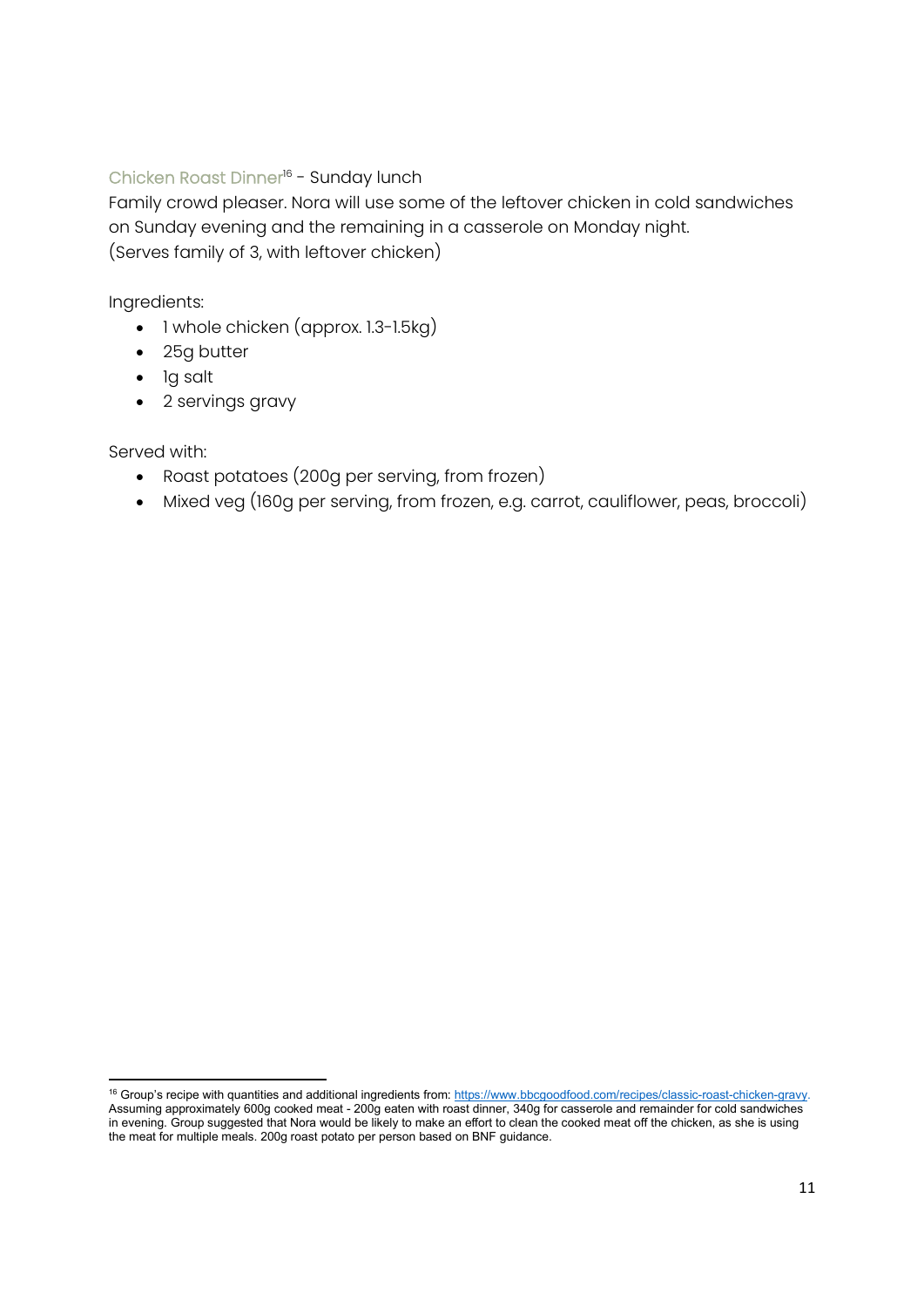# **MacDougall Family's Recipes**

Family includes one adult (Agnes) and two children, aged 2 and 5.

### Spaghetti Bolognese<sup>17</sup> - Wednesday

Family crowd pleaser that can be adapted to include a variety of vegetables. Agnes liked to make this full recipe and freeze half for the following week. (Serves family of 3, twice)

Ingredients:

- 500g 15% fat mince
- 500g passata
- $\bullet$  2 onions (300g)
- $\bullet$  2 carrots (134g)
- $\bullet$  1 pepper (160g)
- 2 cloves garlic
- 10ml Worcester sauce
- 1 stock cube
- 2 tbsp tomato puree
- 1 tbsp sunflower oil

Served with:

- 200g spaghetti
- 60g grated cheddar cheese

#### Tuna Mayo and Sweetcorn Baked Potato<sup>18</sup> - Thursday

Easy meal that everyone enjoys. Agnes likes to put hot sauce on hers. (Serves family of 3)

Ingredients:

- 2 tins of tuna in sunflower oil (220g)
- 2 tbsp mayonnaise (30ml)
- 15g ketchup
- Sweetcorn (100g)

<sup>&</sup>lt;sup>17</sup> Group's recipe, including preference for vegetables and suggested ratio of 50:50 vegetables to meat, fat content and package size of beef mince. Oil and tomato purée quantities were adapted from: https://www.bbcgoodfood.com/recipes/best-spaghettibolognese-recipe. Other quantities adapted from: https://www.foodstandards.gov.scot/consumers/healthy-eating/eatwell/eatwell everyday/spaghetti-bolognese-with-garlic-bread-and-side. Group developed this recipe to serve four with the intention of using half one week and freezing half for the next week.

<sup>&</sup>lt;sup>18</sup> Group's recipe with quantities loosely adapted from: https://www.foodstandards.gov.scot/consumers/healthy-

eating/eatwell/eatwell-everyday/tuna-and-sweetcorn-baked-potato. Leftover sweetcorn will be used on the pizza on Friday. Group specified tuna in sunflower oil rather than brine. Hot sauce will be used by Agnes, mum only.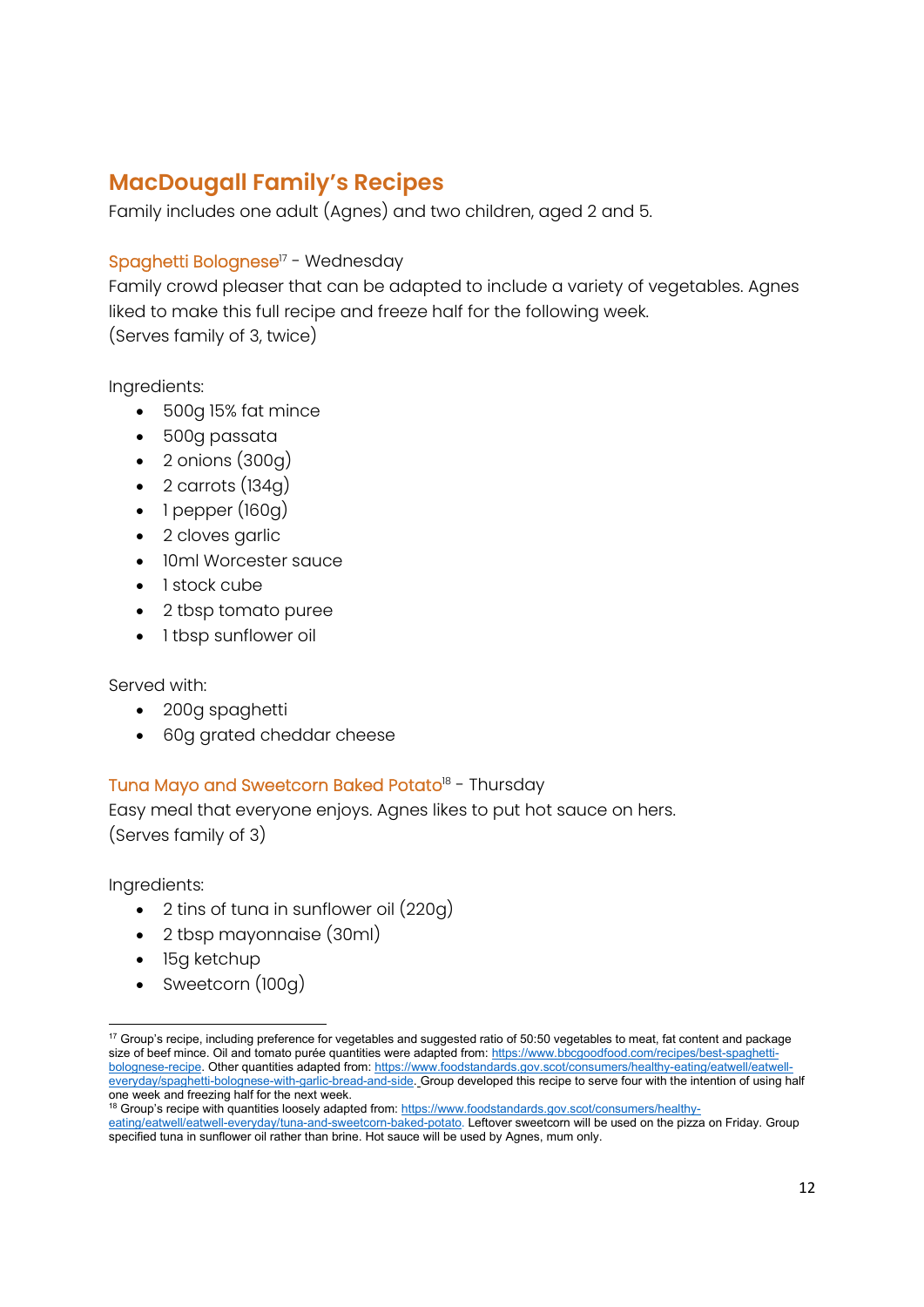• Sprinkle black pepper

Served with:

- 2 baked potatoes (approx. 600g)
- 1 tsp hot sauce

### Chicken, Bacon and Lentil Stew<sup>19</sup> - Sunday

Family crowd pleaser, which Agnes makes as a hearty dinner for the evening after the children come home from their dad's. She will make this full recipe and freeze half for the following week.

(Serves family of 3, twice)

Ingredients:

- $\bullet$  1 potato (213g)
- $\bullet$  2 carrots (134g)
- $\bullet$  1 onion (150g)
- 2 cloves of garlic
- 2 tbsp sunflower oil
- 200g diced chicken
- 6 rashers bacon
- 100g red lentils
- 1g salt
- 2 stock cubes

Porridge<sup>20</sup> - Saturday morning A special breakfast at the weekend for the children. (Serves 2 young children)

Ingredients:

- 150ml milk
- 20g oats

Served with:

- 100g blueberries
- $\bullet$  2 tsp honey (42g)

<sup>20</sup> Based on one small adult portion https://www.foodstandards.gov.scot/consumers/healthy-eating/eatwell/eatwelleveryday/porridge-toast-and-juice. ASSIST FM portion size for blueberries, 50g for nursery, 50-100g for primary.

<sup>&</sup>lt;sup>19</sup> Group's recipe and suggested ingredients, with quantities loosely adapted from https://www.bbcgoodfood.com/recipes/red-lentilcarrot-soup. This recipe is slightly scaled up compared to the one used by the Brown family, as the MacDougalls will not be eating this with a filled roll on the side. Group developed this recipe to serve four with the intention of using half one week and freezing half for the next week.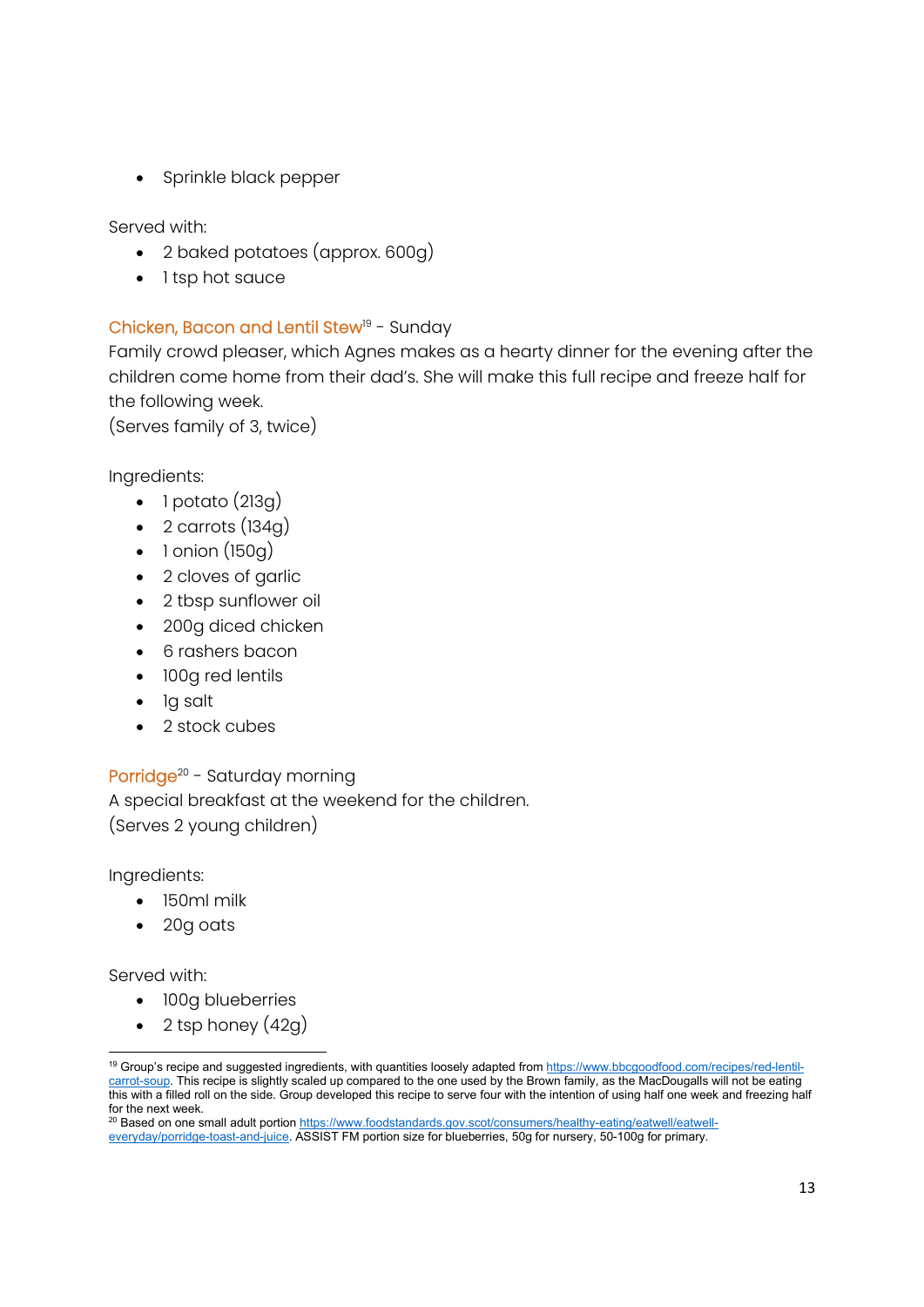# **Robinson Family's Recipes**

Family includes two adults (Cathy and Johnny) and three children, aged 7, 10 and 15.

### Chicken or Tuna Pasta – Monday

Not everyone in the family likes tuna, so this is an unusual example when Cathy makes two different meals so that each person can have a pasta sauce that they enjoy. (Serves family of 5)

Tuna Pasta Sauce<sup>21</sup> (Serves adult, teenager and child)

Ingredients:

- $145a$  tuna
- $\bullet$  100g sweetcorn  $(\frac{1}{2} \text{tin})$
- 90ml mayonnaise (approx. 6 tbsp.)
- $\bullet$  1½ onion (225g)
- 1 red pepper (160g)

## Chicken Pasta Sauce<sup>22</sup> (Serves adult and child)

Ingredients:

- 227g chopped tomato
- 200g diced chicken breast
- 1 tbsp sunflower oil
- $\bullet$  1/2 onion (75g)
- $\bullet$  1/2 red pepper  $(80q)$
- $\bullet$  100g sweetcorn  $(\frac{1}{2} \text{tin})$
- la salt
- Sprinkle black pepper

Served with

- 500g pasta
- 120g grated cheddar cheese

## Mince and Potatoes $23 -$  Tuesday

<sup>&</sup>lt;sup>21</sup> Group's recipe with quantities loosely adapted from: https://www.foodstandards.gov.scot/consumers/healthy-

eating/eatwell/eatwell-everyday/tuna-and-sweetcorn-baked-potato. Increased tuna from 135g to 145g and sweetcorn from 4 tablespoons (or 42g) to 100g to reflect group's preference to use the whole tin.

<sup>22</sup> Group's recipe with quantities and additional ingredients loosely adapted from: https://www.bbcgoodfood.com/recipes/chickenpasta-bake.100g sweetcorn reflects group's preference to use the whole tin in one evening when served alongside Tuna Pasta. Increased amount of chopped tomato from 195g to 227g to reflect closest tin size.

<sup>&</sup>lt;sup>23</sup> Group's recipe with quantities adapted from: https://www.foodstandards.gov.scot/consumers/healthy-eating/eatwell/eatwelleveryday/cottage-pie-with-vegetables. Increased mince from 400g in recipe to 500g to reflect group's discussion about preferences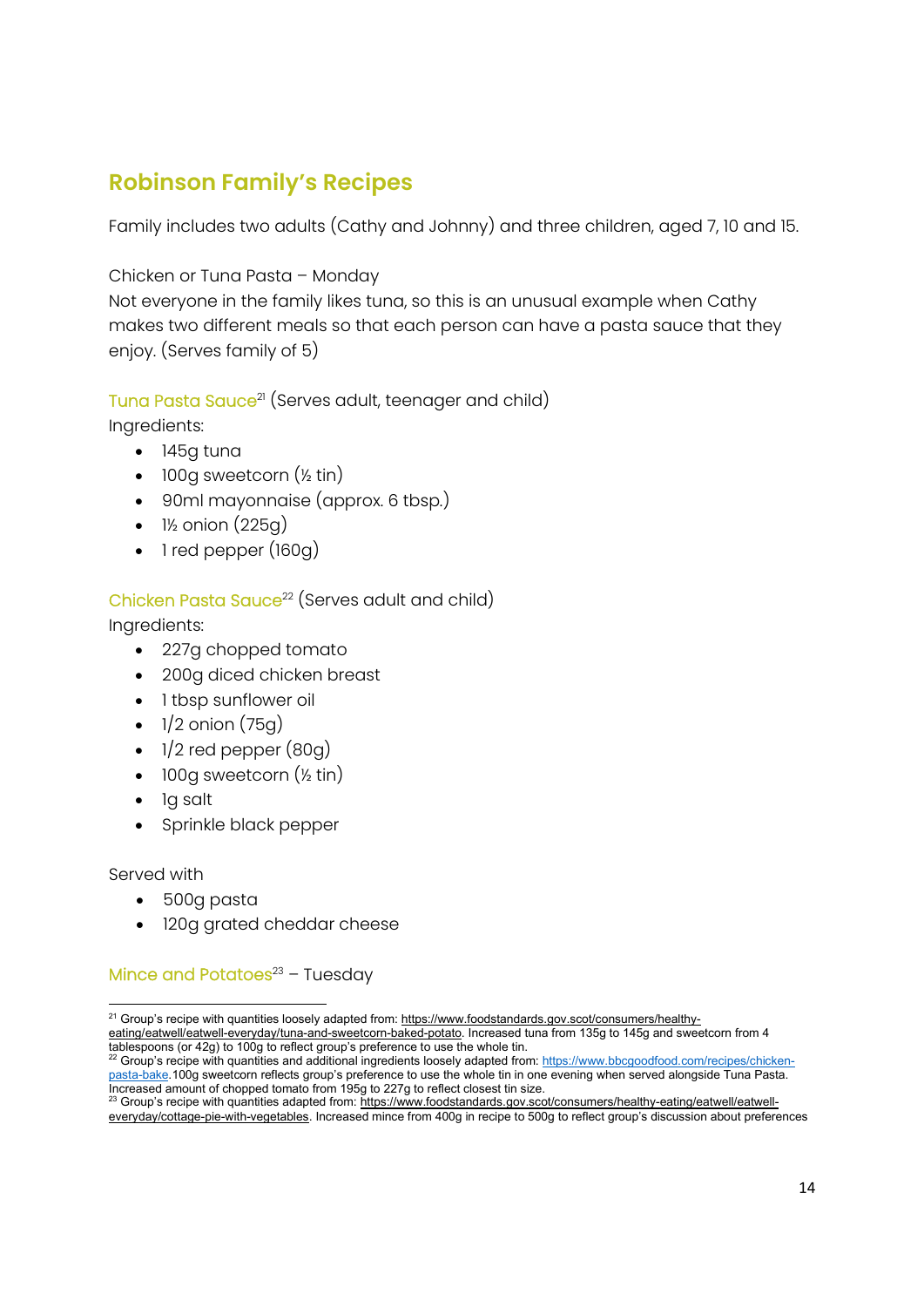Family crowd pleaser. (Serves family of 5)

Ingredients:

- 500g mince
- 5 servings gravy
- $\bullet$  1 carrot (67g)
- $\bullet$  1 onion (150g)
- 200g mushrooms
- 5 potatoes (1065g)
- 1 tbsp sunflower oil
- la salt
- Sprinkle black pepper

Served with:

• 80g broccoli per serving

Spaghetti Bolognese $24$  – Wednesday

Family crowd pleaser. (Serves family of 5)

Ingredients:

- 500g 5% fat mince
- 500g jar of tomato sauce
- $\bullet$  2 onions  $(300g)$
- $\bullet$  1 carrot (67g)
- 200g mushrooms
- 1 red pepper (160g)
- 1 tbsp sunflower oil

- 500g spaghetti
- 120g grated cheddar cheese
- Garlic bread

for using the end of packets. Quantity of mushrooms based on group's discussion about Spaghetti Bolognese where they were likely to use a whole tray.

 $^{24}$  Group's recipe, including preference for vegetables, fat content and package size of mince and mushrooms. Other quantities adapted from: https://www.foodstandards.gov.scot/consumers/healthy-eating/eatwell/eatwell-everyday/spaghetti-bolognese-withgarlic-bread-and-side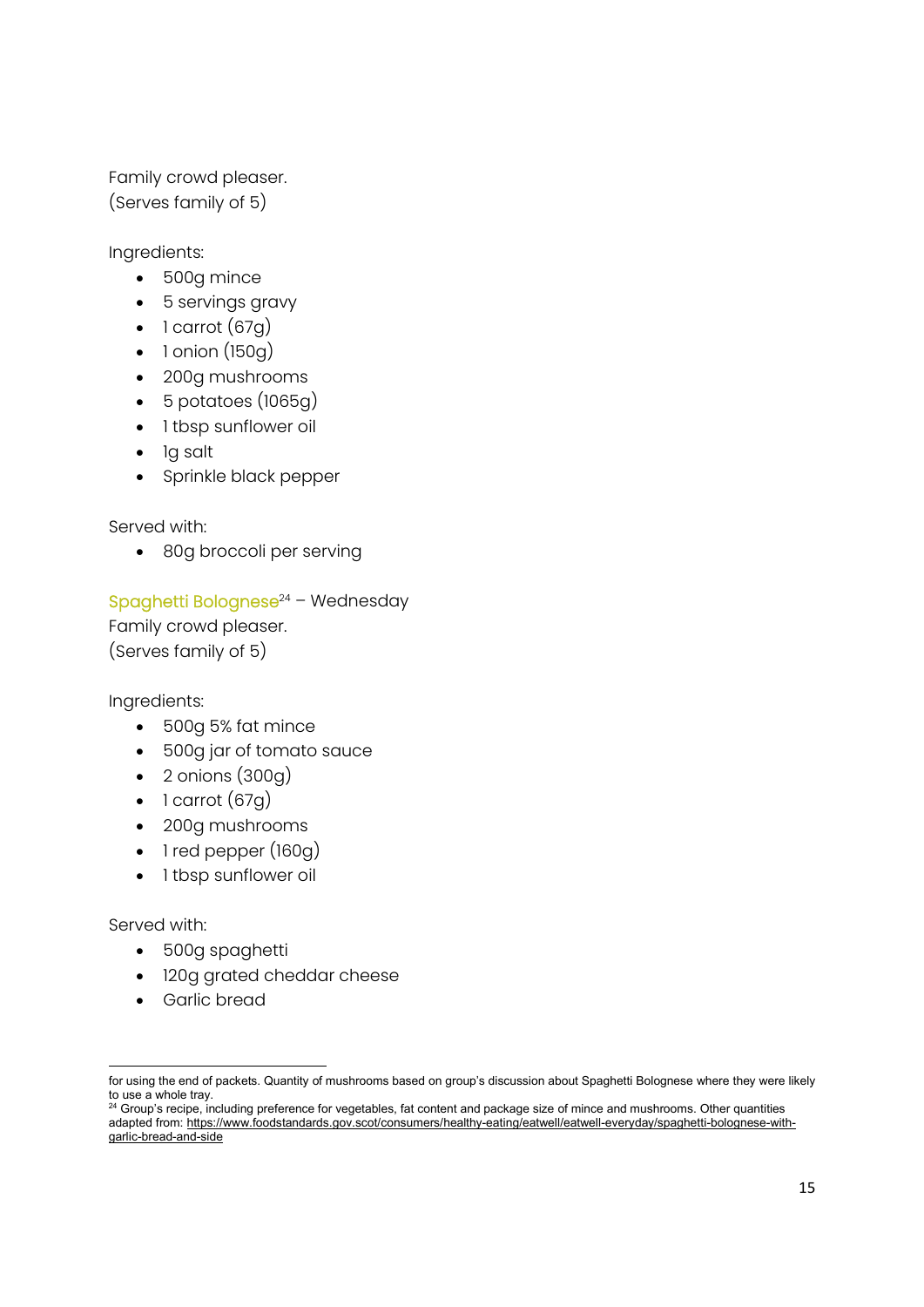### Vegetarian Fajitas $25 -$ Thursday

Everyone likes something slightly different in their fajitas, and this means each person can take or leave their favourite items. Ingredients are heated or chopped up and placed in dishes in the centre of the table.

(Serves family of 5)

Ingredients:

- 8 tortilla wraps
- 400g kidney beans (1 tin)
- 130q dried rice
- $\bullet$  2 red peppers  $(320g)$
- $\bullet$  2 onions (300g)
- 1 tbsp sunflower oil
- 5g ground cumin (2tsp)
- 2g chilli flakes (1tsp)
- 1g salt
- Sprinkle black pepper

Served with:

- 120g grated cheddar cheese
- Small pot sour cream (150g)
- Small pot guacamole (163g)
- Small pot salsa (200g)

### Lentil Soup<sup>26</sup> – Sunday lunch

Cathy brings leftovers with her to work on Monday, and Johnny brings leftovers Monday and Tuesday.

(Serves family of 5, with leftovers)

Ingredients:

- $\bullet$  2 carrots (134g)
- $\bullet$  2 leeks (178g)
- $\bullet$  1/2 tbsp sunflower oil
- 2 potatoes (425g)
- 170g red lentils
- 1 stock cube

<sup>&</sup>lt;sup>25</sup> Group's recipe with quantities and additional ingredients from: https://www.foodstandards.gov.scot/consumers/healthyeating/eatwell/eatwell-everyday/tortilla-wraps-with-sour-cream-and-guacamole. Quantity of rice based on BNF guide for lighter meal portion sizes.

<sup>&</sup>lt;sup>26</sup> Group's recipe with quantities loosely adapted from: https://www.bbcgoodfood.com/recipes/red-lentil-carrot-soup